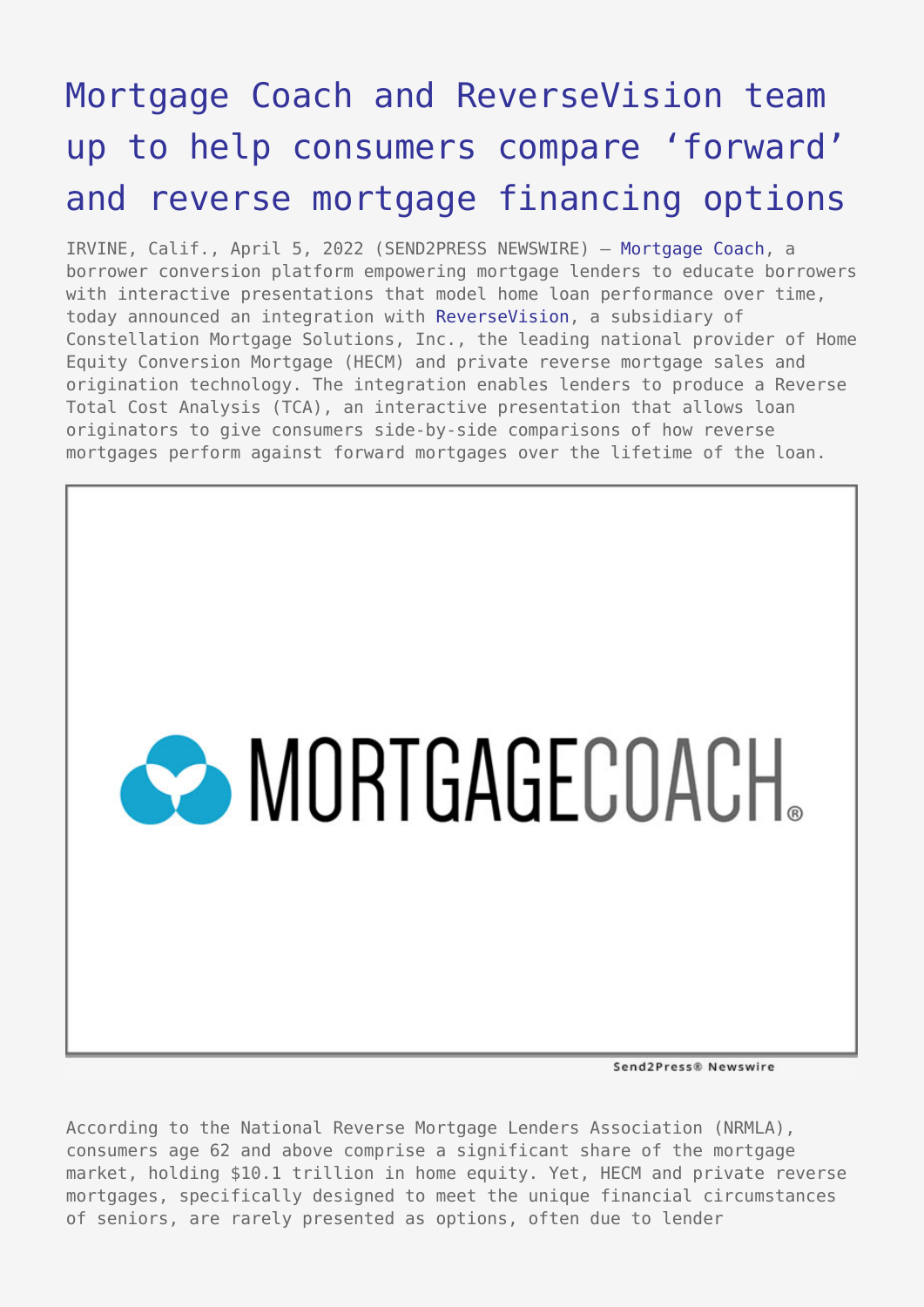unfamiliarity with the programs.

Mortgage Coach's Reverse TCA enables loan originators to better serve clients with confidence by helping them evaluate whether a forward or reverse mortgage is best suited to meet their homeownership and financial goals. Designed to educate consumers about the conditions of reverse mortgages and illustrate unique features such as flexible disbursement options, the Reverse TCA serves to strengthen borrower trust in loan originators while empowering them with a more comprehensive understanding of their financial options.

Consumers can easily share Reverse TCA presentations with financial advisors and family members via text and email, which allows those involved in the long-term care of borrowers to feel informed and confident.

"For the first time ever, the Reverse TCA is making it possible for tens of thousands of expert forward mortgage advisors to easily, accurately and compliantly compare forward and reverse mortgage options side-by-side," said Mortgage Coach President Joe Puthur. "The solution strengthens lender relationships with qualified clients by modeling home financing options designed for their stage in life while helping loan officers advise clients on the mortgage solution that is right for them."

"This new partnership with Mortgage Coach opens doors for forward mortgage lenders to drive new undiscovered loan revenue and profitability by leveraging the surging home equity market via HECM mortgages," said Stephen Ryczek, president of Constellation Mortgage Solutions. "Lenders can provide an equity loan that provides seniors with a more comfortable retirement without the financial stress of monthly loan repayment."

"For many years, Finance of America Mortgage loan originators have embraced Mortgage Coach TCAs to visually educate our borrowers about all forward mortgage options, helping them select the loan that serves them best from our diverse mortgage product lineup," said Graham Fleming, president of Finance of America. "Similarly, Finance of America has long relied on ReverseVision. With this new integration, we can now uniquely illustrate any reverse mortgage option to help our senior clients flexibly leverage record home equity as they age in place. We look forward to showcasing our full product set, which includes reverse mortgages, to all eligible borrowers, ensuring they receive the best loan program for their overarching homeownership and financial goals."

## **About Mortgage Coach:**

Mortgage Coach is an award-winning borrower conversion platform that gives consumers the confidence to transact with educational presentations that model loan performance over time. The company's side-by-side loan comparisons allow borrowers to make faster, more informed mortgage decisions while enabling lenders to consistently deliver an on-brand, consultative home financing experience that increases borrower conversion, repeat business and referrals. To date, more than 140 enterprise independent mortgage banks, depository banks and credit unions rely on Mortgage Coach to deliver personalized, modern service that grows revenue and customer loyalty. To